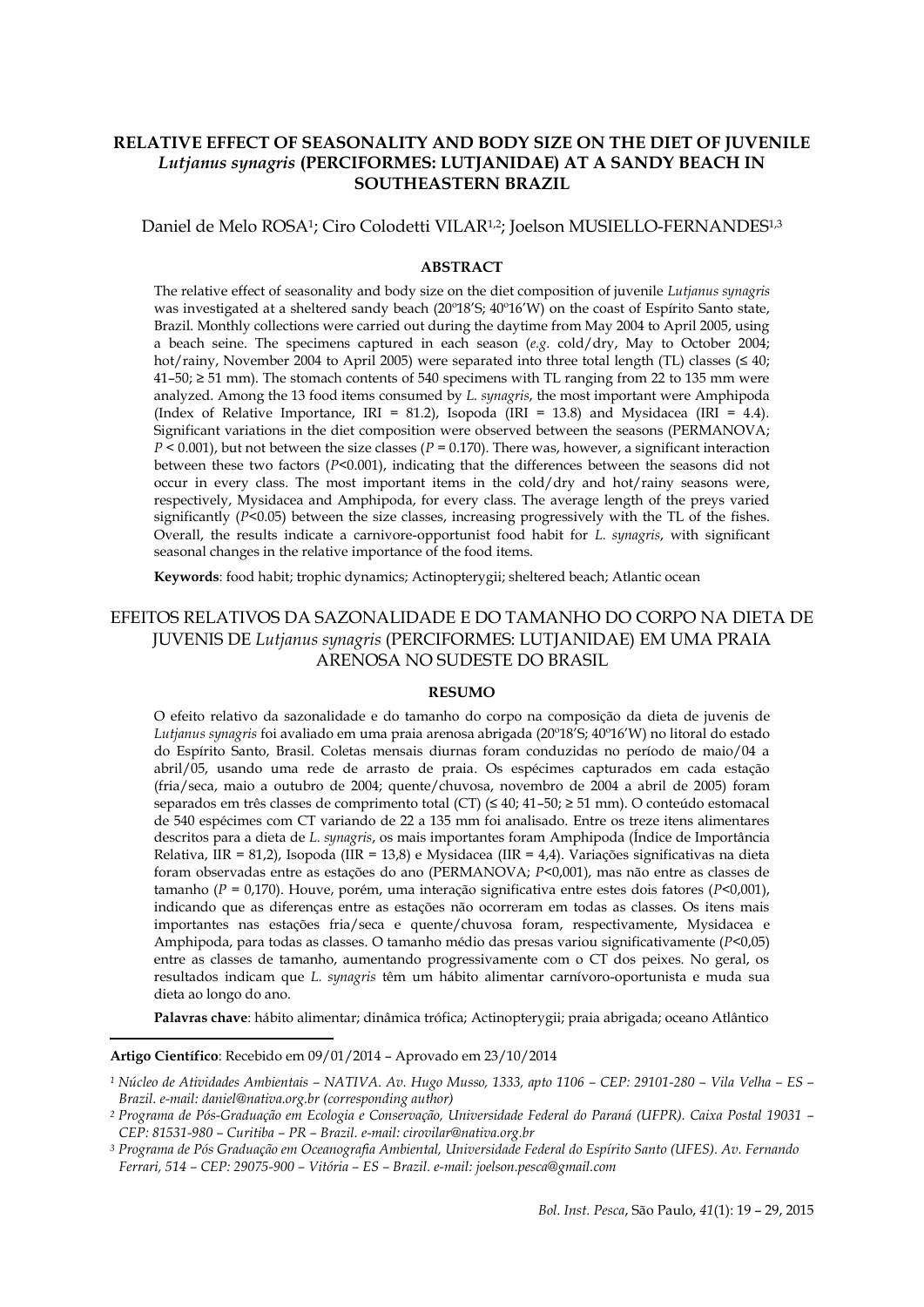# **INTRODUCTION**

The first year of life is a period of rapid growth for fish species and is commonly marked by alterations in food habits (WOOTTON, 1990). Such alterations generally occur due to morphological changes that accompany growth, as well as modifications in the availability of prey during the daily or seasonal cycle (GERKING, 1994; CORRIGAN *et al*., 2011; DAVIS *et al*., 2012). Studies of the diet of juveniles may help in the understanding of the relative importance of factors acting as drivers of such changes in the food spectrum and also the trophic role of these fish in nursery habitats. In addition, ecological information may even apply to the culture of economically important fish species, for instance, in the production of different types of food for specific sizes of fish (ZAVALA-CAMIN, 1996).

Lutjanids are important fishery resources in tropical and subtropical regions (MOURA *et al*., 2011; CAVALCANTE *et al*., 2012), and occupy high trophic levels in the marine ecosystems (DUARTE and GARCIA, 1999). The young live mainly in shallow areas, while adults look for deeper waters off the coast where they usually spawn (FREITAS *et al*., 2014). The lane snapper *Lutjanus synagris* (Linnaeus, 1758) is distributed from North Carolina (USA) to southeastern Brazil, but is more abundant in the Antilles, Campeche Bank and on the northern coast of South America (ALLEN, 1985). This species inhabits coral reefs, seagrass banks, estuaries and dark brackish waters over muddy bottoms (MCEACHRAN and FECHHELM, 2005; GARCIA-JÚNIOR *et al*., 2010). It is considered important in the commercial and recreational fisheries in the northern region of the Gulf of Mexico (GMFMC, 1981) and Brazil, where it occupies the first position in the artisanal fishery of Abrolhos Bank (FONSECA, 2009).

Despite its economic importance in Brazilian waters, studies on the diet of *L. synagris* have been carried out manly in the Caribbean Sea (*e.g.* DUARTE and GARCIA, 1999; FRANKS and VANDERKOOY, 2000). The limited information available coming from the Brazilian coast suggests this species acts as an important predator in the food webs of coastal habitats, such as reefs and

estuaries (FONSECA, 2009; PIMENTEL and JOYEUX, 2010). Therefore, the functional role of juvenile snappers at alternative nursery grounds such as sheltered sandy beaches is unknown, although they can figure among the most abundant species in these environments (*e.g.* ARAUJO *et al*., 2008). This study aims to fill this gap by investigating if seasonality and body size are important drivers of changes in the diet composition of *L. synagris* inhabiting a sheltered sandy beach in southeastern Brazil.

#### **MATERIAL AND METHODS**

#### *Study area*

The samplings were carried out at a sheltered beach on Ilha do Frade (20º18'S; 40º16'W), located about 380 m from the coast, between the north (Canal da Passagem) and south (Baía de Vitória) inlets of the estuary that surrounds Vitória (capital of Espírito Santo state, southeastern Brazil) (Figure 1). Its coastline is formed predominantly by granitic rocks, with small sandy beaches between the rocky formations. These beaches are occupied in some periods of the year by macroalgae (*e.g. Ulva* Linnaeus, 1753 and *Sargassum* C. Agardh, 1820) detached from adjacent rocky shores by wave action. As in other metropolitan regions, diverse potentially impacting activities occur around the study area, including the extensive urbanization of the island and its surroundings, the presence of three large ports (*i.e.* Vitória, Capuaba and Tubarão) and the entry into Baía de Vitória of part of the industrial and domestic sewage produced by 1.02 million inhabitants. However, a relatively diversified fish fauna composed of more than 159 species has been recorded around Ilha do Frade (HELMER and PERRONE, 1991; ARAUJO *et al*., 2008).

The climate of the region is tropical hot and humid, with an average annual temperature of about 24ºC. Two seasons may be clearly identified over the year: one relatively hot (average monthly temperature from 24.8 to 26.8 ºC) and rainy, which extends from November to April; and one relatively cold (average monthly temperature from 21.5 to 24.3 ºC) and dry, which extends from May to October (Figure 2).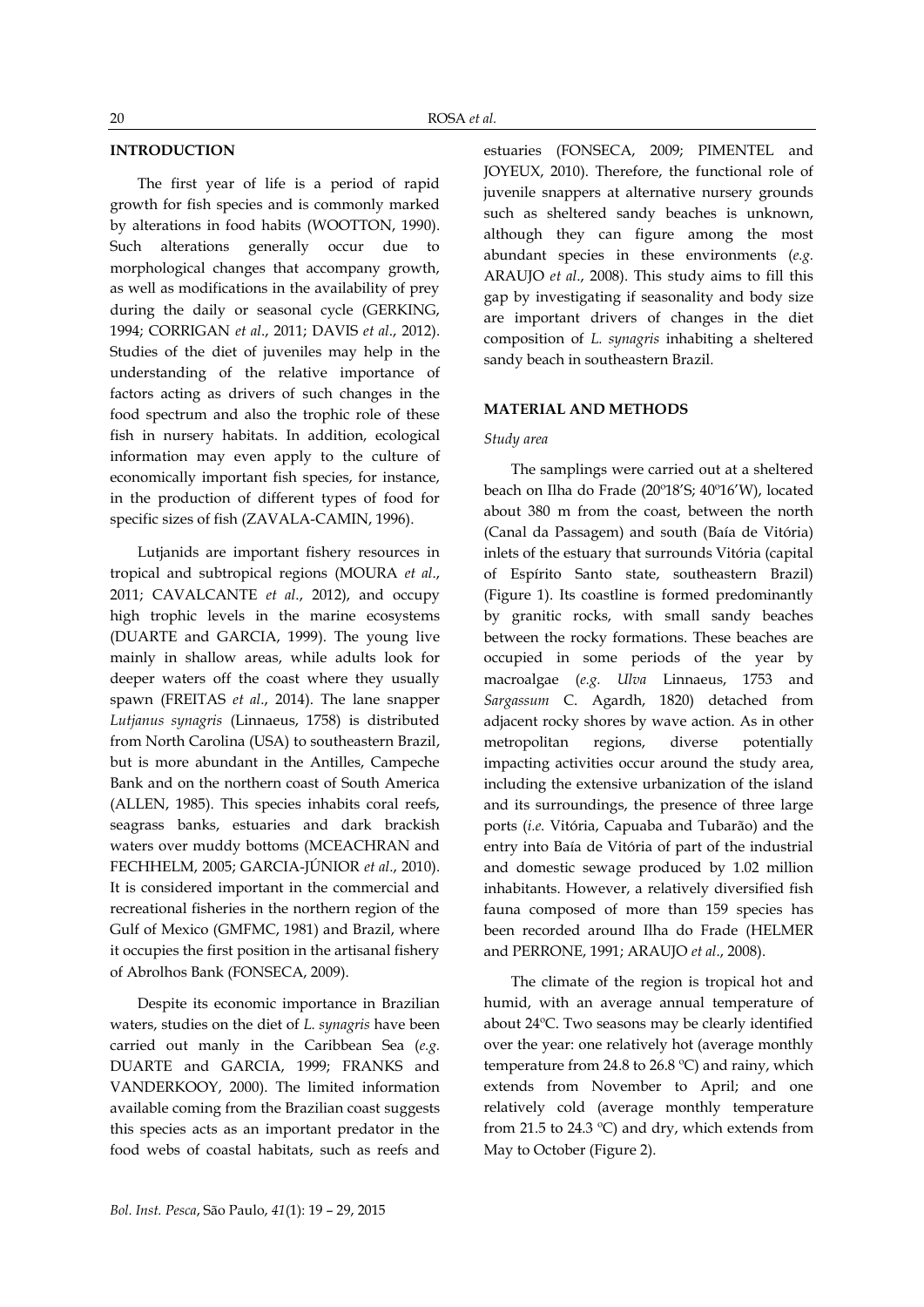

**Figure 1**. Location of the sampling site (smaller arrow) on the coast of Ilha do Frade, Vitória, Espírito Santo state, Brazil.



**Figure 2**. Monthly precipitation (mm) and average temperature (ºC) between May 2004 and April 2005 in the region of Ilha do Frade. The precipitation values are presented for the period of study (2004–2005) and for the ten years immediately previous to this period (1994–2003). The continuous horizontal lines represent the annual averages. Source: INCAPER (meteorological station of Vitória, Espírito Santo state, at 20º30'00"S and 40º31'07"W; altitude: 36 m).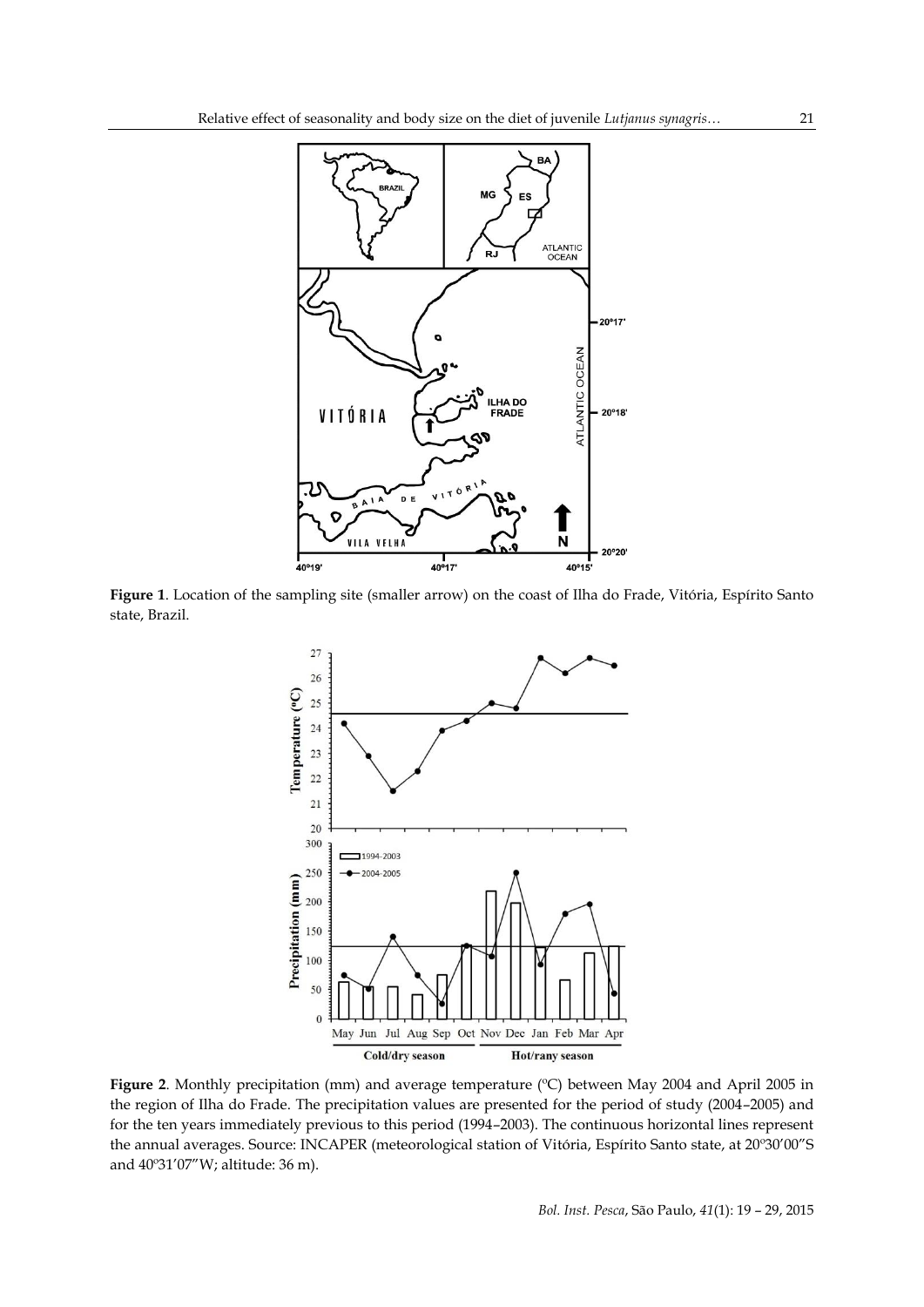### *Sampling methods*

Monthly collections were carried out during the daytime from May 2004 to April 2005, using a beach seine ( $6 \times 2$  m, with a mesh of 1 cm between opposite knots). Every month, eight 10-meter trawls lasting approximately five minutes each were carried out at low tide. The trawls were conducted parallel to the beach to a maximum depth of 1.5 m. All of the captured fish were immediately fixed in a 10% formaldehyde solution to interrupt the digestive process. The individuals of *L. synagris* were later identified (following MENEZES and FIGUEIREDO, 1980), counted, measured [total length (TL) in mm] and had their stomachs removed for stomach content analysis. The food items in each stomach were spread on a Petri dish and identified under a stereoscopic microscope (following BRUSCA and BRUSCA, 2003; MENEZES and FIGUEIREDO, 1980) major item groups. After the removal of excess humidity using paper towels, the number of individuals and the weight  $(\pm 0.001 \text{ g}$  precision) were recorded for each taxon identified in the stomach contents. The length of the largest prey found in each stomach was measured using a caliper (± 0.01 mm precision), considering the longer axis.

#### *Data analysis*

The percent frequency of occurrence (%F), the numeric proportion (%N) and the mass proportion (%M) of the food items found in the stomachs were used to describe the diet of the species (HYSLOP, 1980). These values were combined to identify the main food items through the Index of Relative Importance (IRI) proposed by PINKAS *et al*. (1971): IRI = (%N + %M) × %F. The values of this index were expressed in percentages using the following equation: %IRI =  $\left(\frac{IRI}{\Sigma} \right) \times 100$ .

In order to analyze if seasonal and sizerelated changes in the diet of the species occurred, the fishes captured in each season were grouped into three TL classes with at least 20 individuals each: ≤ 40 mm; 41–50 mm; ≥ 51 mm. The %IRI of the prey was calculated separately for each size class in each season.

A similarity matrix was constructed using the Bray-Curtis coefficient based on the values of the %IRI. This matrix was submitted to cluster analysis applying the Unweighted Pair Group Method with Arithmetic Mean (UPGMA). In order to test if there were significant differences in the diet composition between seasons and size classes (independent variables), a permutational multivariate analysis of variance was used (PERMANOVA; ANDERSON *et al*., 2008), where all of the prey were analyzed simultaneously (dependent variables). This analysis was based on a similarity matrix constructed using the Bray-Curtis coefficient calculated from the %M data of the prey in each stomach, after being  $log(\%M + 1)$ transformed. The values of *P* were obtained using 5000 permutations.

Differences in the average length of the largest food items between size classes were investigated using a one-way ANOVA and the *a posteriori* test of Tukey. Before these analyses, the length data of the items were log transformed to reach homogeneity of the variances (based on the Levene test) and normality (based on the Kolmogorov-Smirnov test), as suggested by SOKAL and ROHLF (1981).

# **RESULTS**

A total of 540 specimens of *L. synagris* were caught during samplings, all with TL (range: 22 to 135 mm; mode = 30 mm;  $s^2$  = 12.3 mm) below the minimum size at first maturity (*i.e.* TL = 187 mm, *sensu* FREITAS *et al*., 2011a). Considering all of the species caught (45), *L. synagris* was dominant in number of individuals (20.1% of the total catch) and occurred in all of the sampling months, except June 2004 (cold/dry season). Approximately 86% of the individuals of *L. synagris* were captured in the hot/rainy season. About 78% belonged to the  $\leq 40$  mm class, 10% to the 41-50 mm class and 11% to the  $\geq$  51 mm class.

Eighty-seven percent  $(n = 472)$  of the specimens presented food items in their stomachs. Five large groups of food items were found in the stomach contents: Teleostei, Crustacea, Mollusca, Echinodermata and Annelida. The diet was composed of thirteen taxa, with small crustaceans as the most important food items in the diet of *L. synagris*. Among them, Amphipoda was the main item, followed by Isopoda, Mysidacea and Penaeidae. The other items presented the %IRI below 0.01 (Table 1).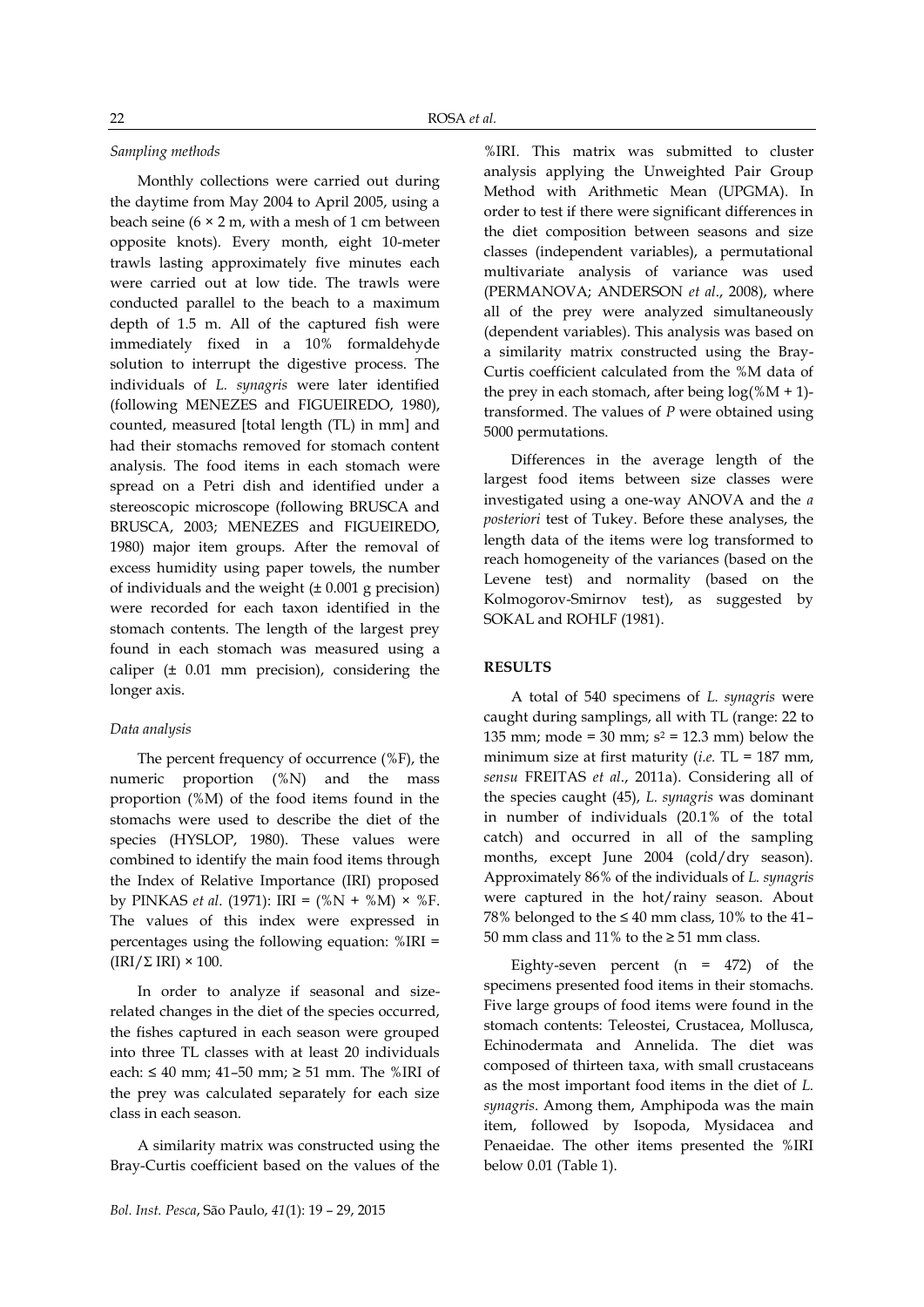| <b>Items</b>          | $\%$ F | $\%N$ | $\%$ M | $\%$ IRI    |
|-----------------------|--------|-------|--------|-------------|
| <b>TELEOSTEI</b>      |        |       |        |             |
| Syngnathidae          | 0.42   | 0.03  | 0.33   | ${}_{0.01}$ |
| Teleostei             | 1.06   | 0.09  | 3.51   | ${}_{0.01}$ |
| <b>CRUSTACEA</b>      |        |       |        |             |
| Amphipoda             | 64.41  | 67.47 | 38.57  | 81.20       |
| Brachyura             | 1.69   | 0.10  | 1.51   | ${}_{0.01}$ |
| Euphausiacea          | 1.06   | 0.08  | 0.28   | ${}_{0.01}$ |
| Isopoda               | 46.82  | 15.77 | 24.07  | 13.81       |
| Mysidacea             | 17.58  | 13.39 | 14.67  | 4.40        |
| Penaeidae             | 11.65  | 2.58  | 15.36  | 0.56        |
| Larvae of Decapoda    | 1.69   | 0.26  | 0.13   | ${}_{0.01}$ |
| Crustacea             | 2.54   | 0.16  | 1.40   | ${}_{0.01}$ |
| <b>MOLLUSCA</b>       |        |       |        |             |
| Gastropoda            | 0.21   | 0.01  | 0.01   | ${}_{0.01}$ |
| <b>ECHINODERMATA</b>  |        |       |        |             |
| Larvae of Echiuroidea | 0.21   | 0.01  | 0.01   | ${}_{0.01}$ |
| <b>ANNELIDA</b>       |        |       |        |             |
| Polychaeta            | 0.64   | 0.04  | 0.13   | ${}_{0.01}$ |

**Table 1**. Percentage values of frequency of occurrence (%F), numeric proportion (%N), mass proportion (%M) and Index of Relative Importance (%IRI) of each food item identified in the stomachs of *Lutjanus synagris* on the cost of Ilha do Frade, southeastern Brazil. N = 472 stomachs.

The cluster analysis based on the values of the %IRI differentiated the diet primarily as regards seasonality, separating the samples from each season into two groups, with a similarity of approximately 46% (Figure 3). Similarity between the size classes varied substantially in each group (relatively higher in

the cold/dry season than in the hot/rainy season). In the group comprising the hot/rainy season, the  $\geq 51$  mm and the 41-50 mm classes were more similar (78%), while in the cold/dry season, the higher similarity occurred between the 41–50 mm and the  $\leq 40$  mm classes (92%) (Figure 3).



**Figure 3**. Dendrogram based on the Bray-Curtis similarity between the values of Index of Relative Importance (%IRI) of the food items consumed by *Lutjanus synagris* from three size classes in the cold/dry and hot/rainy seasons at a sandy beach in southeastern Brazil.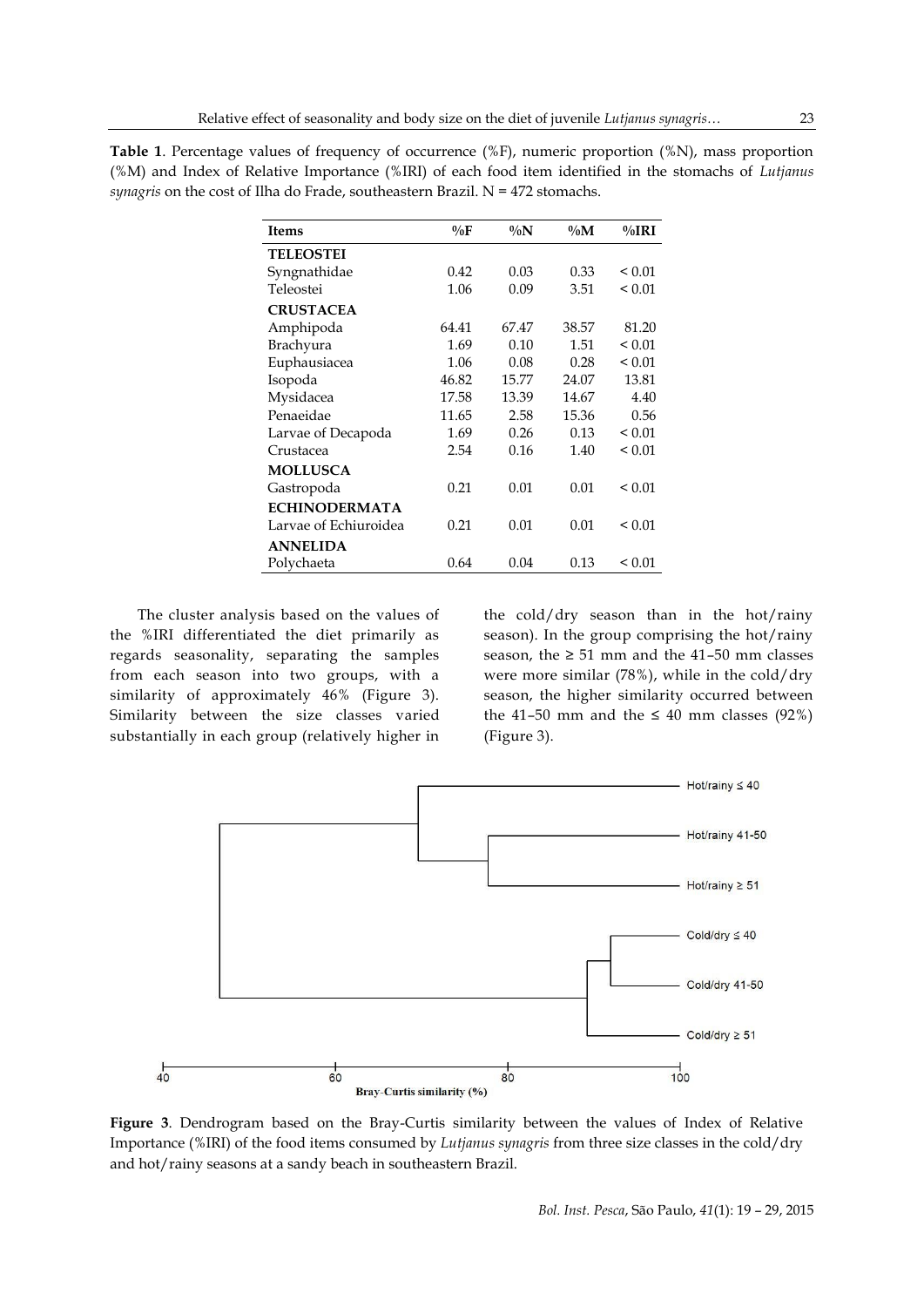In the cold/dry season, Mysidacea were relatively more important than in the hot/rainy season for all size classes (the opposite for Amphipoda). For individuals from the  $\leq 40$  mm class, Mysidacea (%IRI = 86.1) were more important in the cold/dry season and Amphipoda (%IRI =  $84.7$ ) in the hot/rainy season. For fish from the 41–50 mm class, a diet similar to the one presented by the  $\leq 40$  mm class was observed in the cold/dry season, with Mysidacea (%IRI =  $76.6$ ) dominating; but in the hot/rainy season, Amphipoda (%IRI = 45.5) and Isopoda (%IRI = 45.2)

were more important. A similar food pattern was observed for individuals from the ≥ 51 mm class in the cold/dry season, with Mysidacea (%IRI =  $86.3$ ) dominating again. However, in the hot/rainy season, in addition to Amphipoda  $(\text{WIRI} = 39.8)$  and Isopoda (%IRI = 16.3), Penaeidae (%IRI = 33.4) were important items. In general, Isopoda and Penaeidae were relatively more important to the larger size classes (41–50 mm and  $\geq$  51 mm) and were consumed, particularly, in the hot/rainy season (Figure 4).



**Figure 4**. Histograms of seasonal variations in the Index of Relative Importance (%IRI) of food items consumed by *Lutjanus synagris* from three size classes at a sandy beach in southeastern Brazil. Amp = Amphipoda, Mys = Mysidacea, Iso = Isopoda, Pen = Penaeidae, Tel = Teleostei, Bra = Brachyura and Oth = Others (*e.g.* unidentified crustaceans, larvae of Decapoda, Euphaseacea, Gastropoda, Echiuroidea and Polychaeta).

Significant variations were found in the diet of *L. synagris* between seasons (PERMANOVA: F1, <sup>466</sup> = 24.15; *P*<0.001), but not between size classes (PERMANOVA: F1, 466 = 1.54; *P* = 0.170). There was, however, a significant interaction between these two factors (PERMANOVA:  $F_{2,466}$  = 4.48; *P*<0.001), indicating that differences between seasons did not occur in all classes. In order to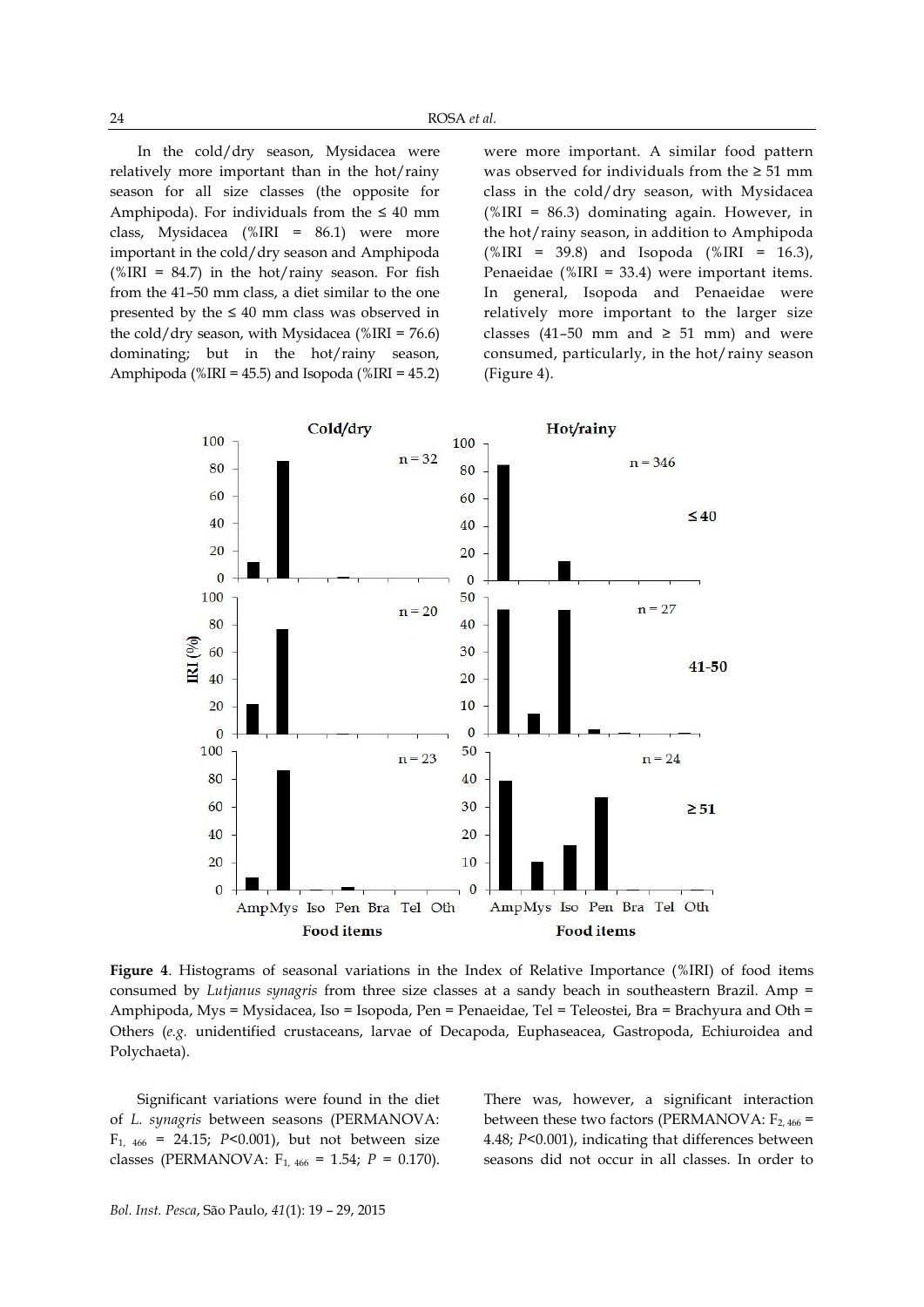identify the source of this interaction, each class was tested individually against the seasons. In these analyses, only the  $\geq 51$  mm class did not vary significantly (PERMANOVA:  $F_{1,44} = 2.04$ ;  $P = 0.101$ ).

Were obtained lengths of 465 food items (≤ 40 mm class, n = 371; 41–50 mm class, n = 47;  $\geq$  51 mm class, n = 47). The items measured were Amphipoda, Isopoda and Mysidacea. The average length of the captured items varied significantly (*P*<0.05) between size classes, increasing progressively with the TL of the fish. However, the pairwise comparisons showed that these differences were significant only between the  $\leq$  40 mm class and the other two (Figure 5).



**Figure 5**. Variation of the average length (± SE) of the larger food items consumed by *Lutjanus synagris* from three size classes at a sandy beach in southeastern Brazil. The results of the ANOVA and the pairwise comparisons using the Tukey test are also presented.

### **DISCUSSION**

The diet composition of *L. synagris* changed, firstly, as regards seasonality, indicating that environmental factors may have influenced that change. Seasonal variations in the diet were also observed by DUARTE and GARCIA (1999) for *L. synagris*, by MONTEIRO *et al*. (2009) for *Lutjanus jocu* and by PIMENTEL and JOYEUX (2010) for *Lutjanus analis*. These changes occur mainly due to alterations in the availability of the items, which are associated with reproductive pulses and physical-chemical alterations in aquatic ecosystems (PLATELL *et al*., 1997). In this study, the season with higher temperatures seems to be related to the substantial increase in consumption of Amphipoda by juveniles of *L. synagris*. DUBIASKI-SILVA and MASUNARI (1995) mention that high temperatures should favor the abundance and reproduction of this small crustacean. Studies suggest that factors such as temperature do not seem to influence the distribution and abundance of Mysidacea (RAPPÉ *et al*., 2011). However, the pluviometric historical

of last ten years (*i.e.* that preceded the study period, see Figure 2) showed low rainfall in the cold/dry season. Rainfalls influence the volume of freshwater discharge on coastal ecosystems and may increase or decrease the fluvial input at these sites, interfering with the salinity and influencing the biota (GONZÁLEZ-ORTEGÓN and DRAKE, 2012). The dominance of Mysidacea in the diet of *L. synagris* coincided with the period of lowest rainfall. According to SUZUKI *et al*. (2009), the distribution patterns of Mysidacea can be linked to salinity tolerance of the respective life stages.

Although seasonality can influence the diet composition, it also undergoes continuous alterations during the growth of the fish, either in composition or item size (UCHIKAWA and KIDOKORO, 2014). It was possible to detect significant differences related to the size of the items consumed for each size class, suggesting a food pattern in which the size of the item increases proportionally with the size of the juveniles of *L. synagris*. Furthermore, small deviations in the amplitude of items size (0.5 to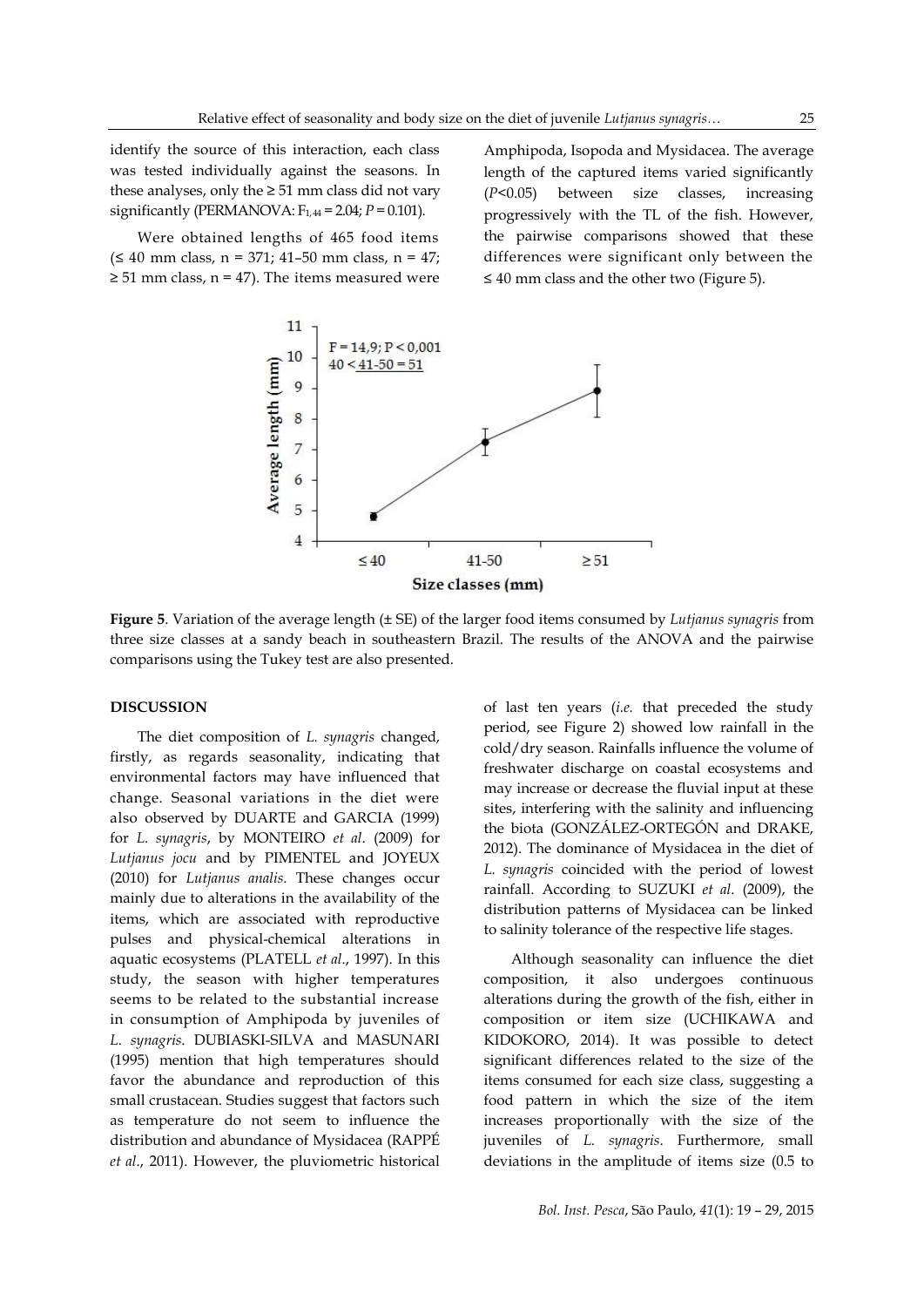1.0 mm) indicate a strong choice of *L. synagris* for items of specific sizes in the tree size classes. Similar results were reported for the species by FONSECA (2009) in Abrolhos bank, Bahia state. According to PARRISH (1987), lutjanids have a tendency for an increase in the rate of consumption of larger items and a decrease in the rate of consumption of smaller items, with the increase in age. It is consistent with the optimal foraging theory, which predicts the predators consume preys with higher energetic value to maximize their fitness (GERKING, 1994). Other factors can also be important, including agespecific changes in the use of habitats (MARTINO and HOUDE, 2012) like nursery-to-coral reef migrations by snappers (MCMAHON *et al*., 2012).

The diet of *L. synagris* on Ilha do Frade is consistent with their congeners and corroborates studies carried out in other Brazilian states (*e.g.* FONSECA, 2009; PIMENTEL and JOYEUX, 2010), as well as in other countries in Central and North America (*e.g.* DUARTE and GARCIA, 1999; FRANKS and VANDERKOOY, 2000). Lutjanid juveniles feed mainly on benthic and planktonic invertebrates, while adults may invest mainly in fish or in benthic invertebrates (DUARTE and GARCIA, 1999). The use of crustaceans by fish of the genus *Lutjanus* has been documented for a number of species, such as *L. analis* (FREITAS *et al*., 2011b), *L. jocu* (MONTEIRO *et al*., 2009), *Lutjanus argentiventris* and *Lutjanus guttatus* (ORTEGA *et al*., 2010), *Lutjanus griseus* (YEAGER *et al*., 2014).

The relevance of peracarid crustaceans in the diet composition of juvenile lane snappers is associated with the opportunistic feeding habits of the species and the environment investigated. In intertidal and subtidal rock shores, peracarids, manly Amphipoda, Isopoda and Mysidacea, have an important trophic role as food for juveniles and adults of several commercially important fish species (HERRERA *et al*., 2014). Additionally, the accumulation of macroalgae such as *Sargassum* and *Ulva* on the sandy beach of Ilha do Frade contributes to an increase in the availability of items such as Amphipoda, which, according to several studies (DUARTE *et al*., 2010; POORE and GALLAGHER, 2013), are predominant in this type of substrate. Nevertheless, the results indicate that peracarids were important

component in the environment studied playing a key role in the food web as food items, thereby contributing to the nursery function that Ilha do Frade sandy beach provide for many fish species.

Although the result of the PERMANOVA for size classes did not show significant alterations in the relative biomass of the items, a significant interaction between seasonality and body size was observed, indicating that the differences between the seasons did not occur in every class. Notably, there was a greater availability of items in the hot/rainy period. However, possible morphological restrictions present in the smaller fish  $(≤ 40$  mm) seemed to have made the capture of Isopoda and Penaeidae (larger items) more difficult. In this way, the factors availability and morphology, combined to the recognized opportunist character of *L. synagris*, may explain the differentiated use of the food items among the juveniles in the studied environment. Within a species, differences in the diet composition at different life-history stages or between populations can be a result of morphological differences (DAVIS *et al*., 2012). Such differences have important consequences in recruitment because they reduce the intensity of competitive interactions (BRANSKI and DORN, 2013; DUKOWSKA *et al*., 2013).

# **CONCLUSIONS**

The results indicate that *L. synagris* exhibits a carnivore-opportunist food habit, shifting their diet based on the seasonality. Increased consumption of Amphipoda shows the diet flexibility of juveniles and suggests greater availability of this small crustacean during the hot/rainy season in the Ilha do Frade. Furthermore, the results suggest that juvenile lane snapper are of great importance in regulating epifaunal populations. The information that has been obtained highlights the important functional role of *L. synagris* in the trophic dynamics of the community inhabiting the sandy beach investigated.

#### **ACKNOWLEDGMENTS**

The authors are grateful to Helena Ferraz Ayres for her valuable suggestions and contributions to the text, Leandro Vieira Ripoli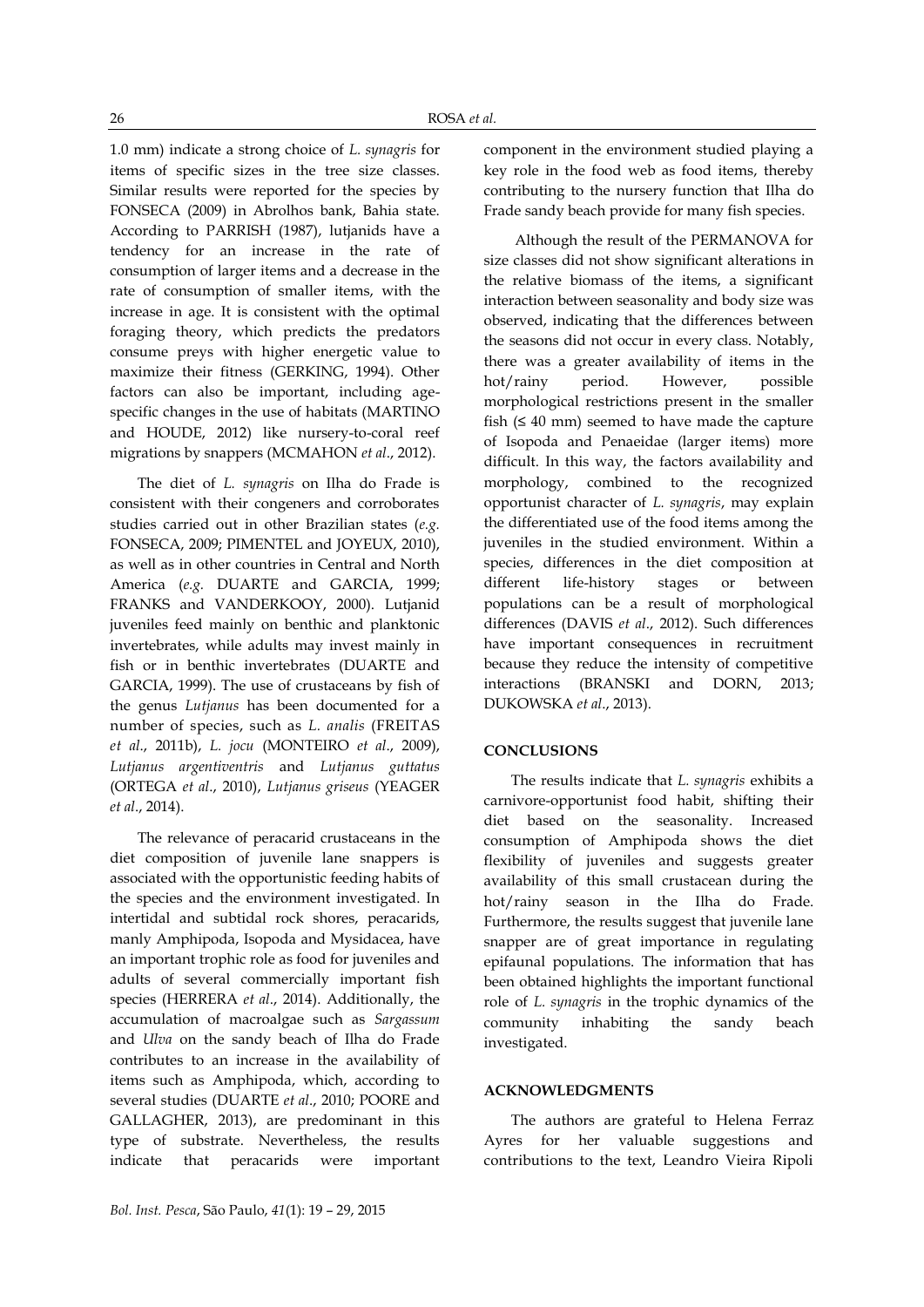for his help in field collections and Hélio Sá Santos for his assistance in the identification of the food items.

### **REFERENCES**

- ALLEN, G.R. 1985 FAO species catalog. *Snappers of the world: An annotated and illustrated catalogue of lutjanid species known to date*. FAO Fisheries Synopsis, v.6, n.125. 208p.
- ANDERSON, M.J.; GORLEY, R.N.; CLARKE, K.R. 2008 PERMANOVA + for PRIMER: guide to software and statistical methods. Plymouth: PRIMER-E.
- ARAUJO, C.C.V.; ROSA, D.M.; FERNANDES, J. M.; RIPOLI, L.V.; KROHLING, W. 2008 Composição e estrutura da comunidade de peixes de uma praia arenosa da Ilha do Frade, Vitória, Espírito Santo. *Iheringia Série Zoologia*, *98*: 129-135.
- BRANSKI, J.W. and DORN, N.J. 2013 Prey use of wetland benthivorous sunfishes: ontogenetic, interspecific and seasonal variation. *Environmental Biology of Fishes, 96*: 1329-1340.
- BRUSCA, R.C and BRUSCA, G.J. 2003 *Invertebrates*. Sunderland, Massachusetts: Sinauer Associates. 875p.
- CAVALCANTE, L.F.M.; OLIVEIRA, M.R.; CHELLAPPA, S. 2012 Aspectos reprodutivos do ariacó, *Lutjanus synagris* nas águas costeiras do Rio Grande do Norte. *Biota Amazônia, 2*(1): 45-50.
- CORRIGAN, L.J.; WINFIELD, I.J.; HOELZEL, A.R.; LUCAS, M.C. 2011 Dietary plasticity in Arctic charr (*Salvelinus alpinus*) in response to longterm environmental change. *Ecology of Freshwater Fish, 20*: 5–13.
- DAVIS, A.M.; BLANCHETTE, M.L.; PUSEY, B.J.; JARDINE, T.D.; PEARSON, R.G. 2012 Gut content and stable isotope analyses provide complementary understanding of ontogenetic dietary shifts and trophic relationships among fishes in a tropical river. *Freshwater Biology, 57*: 2156–2172.
- DUARTE, C.J.; NAVARRO, M.; ACUÑA, K.; GÓMEZ, I. 2010 Feeding preferences of the sandhopper *Orchestroidea tuberculata*: the importance of algal traits. *Hydrobiologia, 651*: 291–303.
- DUARTE, L.O. and GARCÍA, C.B. 1999 Diet of the Lane Snapper, *Lutjanus synagris* (Lutjanidae), in

the Gulf of Salamanca, Colombia. *Caribbean Journal of Science*, *35*(1-2): 54-63.

- DUBIASKI-SILVA, J. and MASUNARI, S. 1995 Ecologia populacional dos Amphipoda (Crustacea) dos fitais de Caiobá, Matinhos, Paraná, Brasil. *Revista Brasileira de Zoologia*, *12*(2): 373-396.
- DUKOWSKA, M.; GRZYBKOWSKA, M.; KRUK, A.; SZCZERKOWSKA-MAJCHRZAK, E. 2013 Food niche partitioning between perch and ruffe: combined use of a self- organizing map and the IndVal index for analyzing fish diet. *Ecological Modelling, 265*: 221-229.
- FONSECA, J.F. 2009 *Estudo da dieta do Lutjanus synagris (Linnaeus, 1758) e Ocyurus chrysurus (Bloch, 1791), Teleostei: Perciformes: Lutjanidae, no Banco dos Abrolhos, Bahia, Brasil e pesca das principais espécies de lutjanídeos e serranídeos na região*. Rio Claro. 145p. (MSc dissertation. Universidade Estadual Paulista). Available at: <http://www.athena.biblioteca.unesp.br/exlibr is/bd/brc/33004137003P3/2009/fonseca\_jf\_me\_ rcla.pdf> Access on: 15 Jun. 2013.
- FRANKS, J.S. and VANDERKOOY, K.E. 2000 Feeding habitats of juvenile lane snapper *Lutjanus synagris* from Mississippi coastal waters, with comments on the diet of gray snapper *Lutjanus griseus*. *Gulf and Caribbean Research*, *12*: 11-17.
- FREITAS, M.O.; MOURA, R.L.; FRANCINI-FILHO, R.B.; MINTE-VERA, C.V. 2011a Spawning patterns of commercially important reef fish (Lutjanidae and Serranidae) in the tropical western South Atlantic. *Scientia Marina*, *75*(1): 135-146.
- FREITAS, M.O.; ABILHOA, V.; COSTA E SILVA, G.H. 2011b Feeding ecology of *Lutjanus analis* (Teleostei: Lutjanidae) from Abrolhos Bank, Eastern Brazil. *Neotropical Ichthyology*, *9*(2): 411-418.
- FREITAS, M.O.; ROCHA, G.R.A.; CHAVES, P.T.C.; MOURA, R.L. 2014 Reproductive biology of the lane snapper, *Lutjanus synagris*, and recommendations for its management on the Abrolhos Shelf, Brazil. *Journal of the Marine Biological Association of the United Kingdom, FirstView*: 1-10.
- GARCIA-JÚNIOR, J.; MENDES, L.F.; SAMPAIO, G.L.S.; LINS, J.E. 2010 *Biodiversidade marinha da*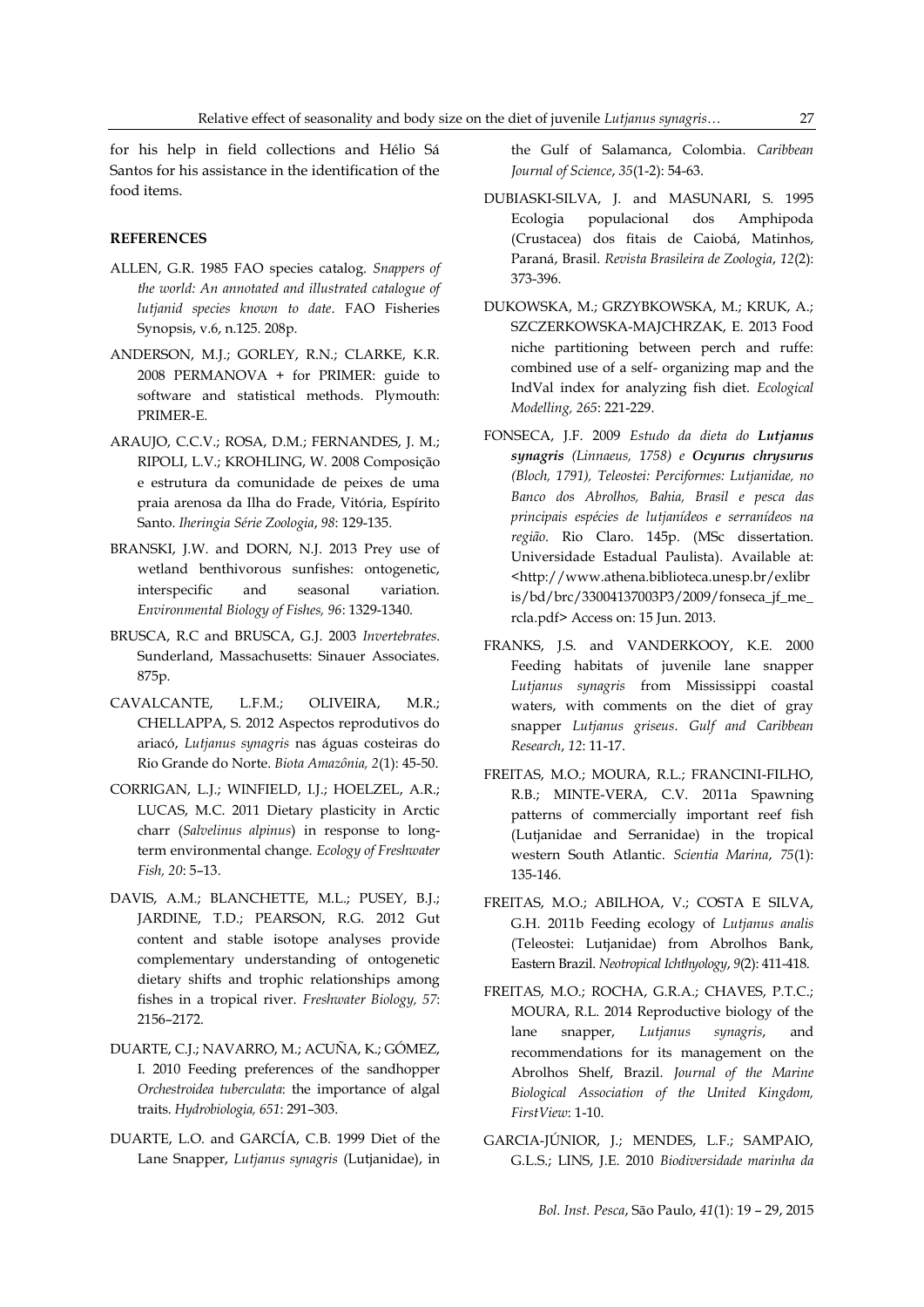*Bacia Potiguar: ictiofauna.* Rio de Janeiro: Museu Nacional. 195p.

- GERKING, S.D. 1994 *Feeding ecology of fish*. San Diego: Academic Press. 416p.
- GMFMC GULF OF MEXICO FISHERY MANAGEMENT COUNCIL. 1981 *Environmental impact statement and fishery management plans for the reef fish resources of the Gulf of Mexico.* Tampa: Gulf of Mexico Fishery Management Council. 154p.
- GONZÁLEZ-ORTEGÓN, E. and DRAKE, P. 2012 Effects of freshwater inputs on the lower trophic levels of a temperate estuary: physical physiological or trophic forcing? *Aquatic Sciences, 74*: 455-469.
- HELMER, J.L. and PERRONE, E.C. 1991 Composição preliminar da ictiofauna do litoral da Ilha do Frade, Vitória, ES. *Revista cultural da UFES*, *44- 45*: 69-78.
- HERRERA, A.; LANDEIRA, J.M.; TUYA, F.; PACKARD, T.; ESPINO, F.; GÓMEZ, M. 2014 Seasonal variability of suprabenthic crustaceans associated with *Cymodocea nodosa* seagrass meadows off Gran Canaria (eastern Atlantic). *Continental Shelf Research, 88*: 1-10.
- HYSLOP, E.J. 1980 Stomach contents analysis a review of methods and their application. *Journal of Fish Biology*, *17*(4): 411-429.
- MARTINO, E.J. and HOUDE, E.D. 2012 Densitydependent regulation of year-class strength in age-0 juvenile striped bass (*Morone saxatilis*). *Canadian Journal of Fisheries and Aquatic Sciences, 69*(3): 430–446.
- MCEACHRAN, J.D. and FECHHELM, J.D. 2005 *Fishes of the Gulf of Mexico*. Austin: University of Texas Press, v.2. 1004p.
- MCMAHON, K.W.; BERUMEN, M.L.; THORROLD, S.R. 2012 Linking habitat mosaics and connectivity in a coral reef seascape. *Proceedings of the National Academy of Science, 198*(38): 15372- 15376.
- MENEZES, N.A. and FIGUEIREDO, J.L. 1980 *Manual de peixes marinhos do Sudeste do Brasil. IV. Teleostei (3)*. São Paulo: Universidade de São Paulo. 96p.
- MONTEIRO, D.P.; GIARRIZZO, T.; ISAAC, V. 2009 Feeding ecology of juvenile dog snapper *Lutjanus*

*jocu* (Bloch & Shneider, 1801) (Lutjanidae) in intertidal mangrove creeks in Curuçá Estuary (Northern Brazil). *Brazilian Archives of Biology and Technology*, *52*(6): 1421-1430.

- MOURA, R.L.; FRANCINI-FILHO, R.B.; CHAVES, E.M.; MINTE-VERA, C.V.; LINDEMAN, K.C. 2011 Use of riverine through reef habitat systems by dog snapper (*Lutjanus jocu*) in eastern Brazil. *Estuarine, Coastal and Shelf Science, 95*: 274-278.
- ORTEGA, J.R.F.; DOMÍNGUEZ, E.G.; VÁZQUEZ, J.A.R.; CORGOS, A.; PIÑA, V.H.G.; SANSÓN, G.G. 2010 Interacciones tróficas de las seis especies de peces más abundantes em la pesquería artesanal em dos bahías del Pacífico Central Mexicano. *Revista de Biología Tropical, 58*(1): 383-397.
- PARRISH, J.D. 1987 The trophic biology of snappers and groupers. In: POLOVINA, J. and RALSTON, S. *Tropical snappers and groupers. Biology and Fisheries Management. Ocean Resource. Marine Policy Series*. London: Westview Press. p.405-463.
- PIMENTEL, C.R. and JOYEUX, J.C. 2010 Diet and food partitioning between juveniles of mutton *Lutjanus analis*, dog *L. jocu* and lane *L. synagris* snappers (Perciformes: Lutjanidae) in a mangrove-fringed estuarine environment. *Journal of Fish Biology*, *76*: 2299-2317.
- PINKAS, L.; OLIPHANT, M.S.; IVERSON, I.L.K. 1971 Food habits of albacore bluefin tuna and bonito in California waters. *Fisheries Bulletin*, *152*: 1-105.
- PLATELL, M.E.; SARRE, G.A.; POTTER, I.C. 1997 The diets of two co-occurring marine teleosts, *Parequula melbournensis* and *Pseudocaranx wrighti*, and their relationships to body size and mouth morphology, and the season and location of capture. *Environmental Biology of Fishes*, *49*: 361–376.
- POORE, A.G.B. and GALLAGHER, K.M. 2013 Strong consequences of diet choice in a talitrid amphipod consuming seagrass and algal wrack. *Hydrobiologia, 701*: 117-127.
- RAPPÉ, K.; FOCKEDEI, N.; VAN COLEN, C.; CATTRIJSSE, A.; MEES, J.; VINCX, M. 2011 Spatial distribution and general population characteristics of mysid shrimps in the Westerschelde estuary (SW Netherlands). *Estuarine, Coastal and Shelf Science, 91*: 187-197.